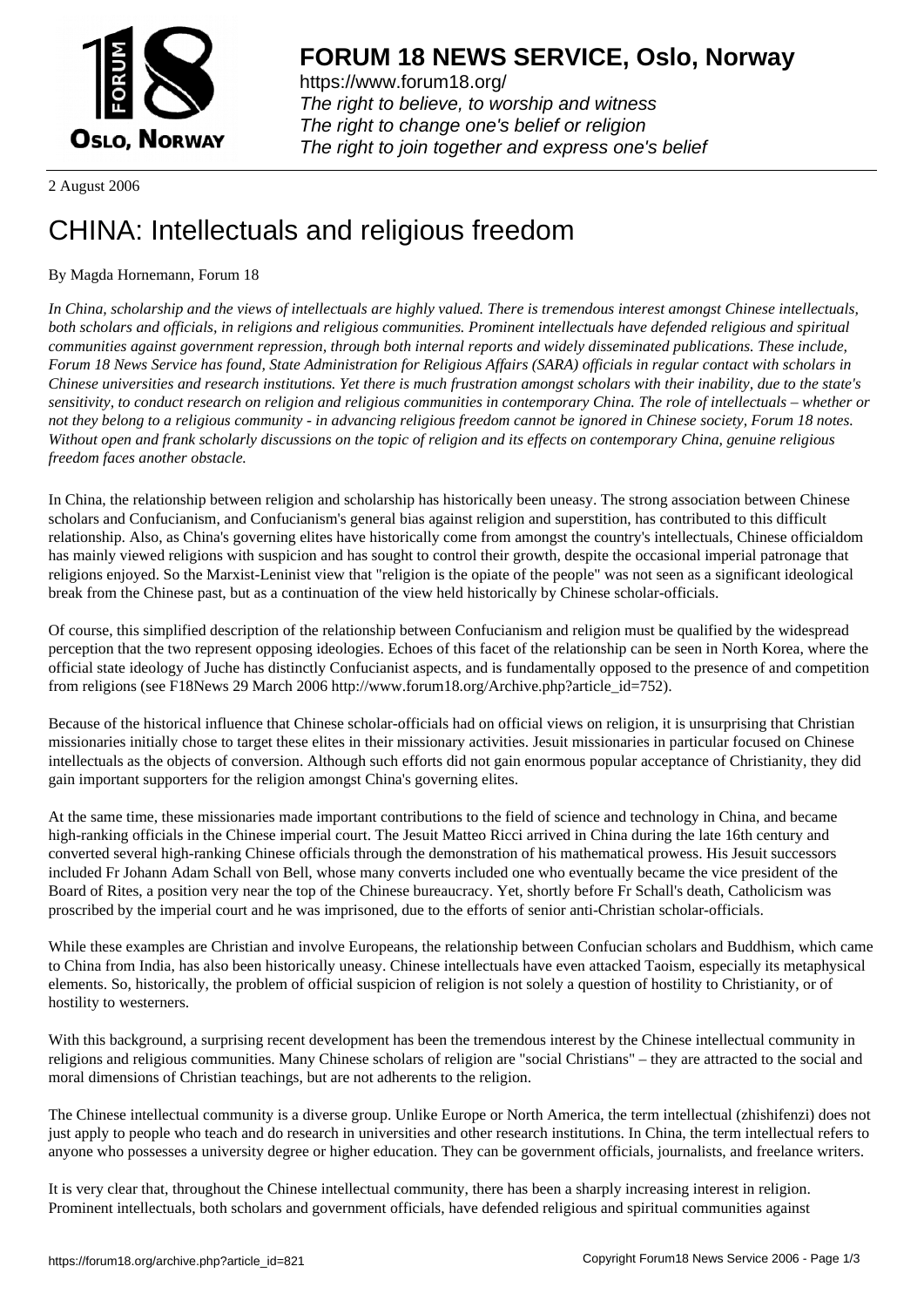publications disseminated widely inside and outside China. Some years ago, during the height of the state crackdown on the Falun Gong movement, one young official in the State Council (the chief administrative authority) published an essay in a southern Chinese newspaper, arguing that the government's crackdown on Falun Gong was self-defeating and should therefore cease. Forum 18 has found that this young official is not alone in his views about religion in general and Falun Gong in particular. Other young Chinese government officials, including those employed in the State Administration for Religious Affairs (SARA), appear to share these views.

Amongst China's intellectuals are an increasing number of university-trained lawyers who advocate religious freedom for China's many religious adherents. Many of these lawyers are employed outside the academic community, but others are university-employed. The most prominent recent example is Professor Wang Yi, a professor of law at Chengdu University in Sichuan Province. He is a self-proclaimed Protestant Christian who, in May this year, met US President George W Bush and testified before the US Congress' Congressional Human Rights Caucus in Washington DC. This has not brought him any publicly known punishment from the Chinese state.

Indeed, scholars and officials who deal with religion know each other and often appear to enjoy good working relationships. Forum 18 has found that SARA officials do seem to be in regular contact with scholars in Chinese universities and research institutions. Whether these contacts have a direct influence on policy is unknown.

Many Chinese scholars are sympathetic to the problems of religious communities in contemporary China, but this does not mean that most wholeheartedly endorse religion. But it is clear that an increasing number no longer view religion in strictly negative terms and, in general, oppose any state effort to repress or persecute religious communities and adherents. Such scholars' renewed interest in religions' historical developments and teachings - as well as interest in the growth in religious adherents in China - has undoubtedly contributed to the increasing acceptance of religions in post-Maoist China.

But many Chinese scholars of religion are religious adherents. Whether they have become religious adherents as a result of their research, or whether their conversion predated their research interest is another issue. However, it is very possible that it works both ways. One Chinese student told Forum 18 that, as a result of his research, he had been participating regularly in house church meetings. While he has grown increasingly sympathetic to these unregistered groups and appears to have accepted Christian teachings, he has yet to make the final decision to become a Christian. Even SARA officials have participated in religious gatherings, including those of unregistered communities.

The interest in religion among intellectuals can be seen in part through the proliferation of religion departments in Chinese universities. Today, it appears that every major university in China has a religion department. Forum 18 has visited members of the religious faculty in a few Chinese universities, some of whom received advanced degrees in religion from the West. Even the Chinese Academy of Social Sciences (CASS), the country's top research institution, has established a research institute devoted to the study of religion.

According to Professor He Guanghu, who teaches at the People's University and recently edited a book entitled "Religion and Contemporary Chinese Society," these religious research institutions and academic departments began to be established in the 1980s, after the Communist Party issued the document "Regarding the Basic Viewpoints and the Basic Policies on Religious Questions during our Country's Socialist Period." Along with the establishment of these institutions and academic departments, a large number of scholarly periodicals on religion have also been established. For example, Forum 18 has purchased several 2006 issues of the journal "Religion," published by the People's University (a prestigious Beijing university). Based on the subscription form, "Religion" is available for both domestic and overseas subscription.

What is the connection between the Chinese intellectuals and religious freedom in contemporary China?

First, Chinese intellectuals are not the main barrier to the spread of religion in Chinese society. Many have adopted a neutral stand on the issue while others have become active supporters of religious communities and have even become religious adherents. This is not to say that religion no longer faces opposition from intellectuals. Indeed, the state's repression of the Falun Gong movement reportedly began when a prominent Chinese scientist launched harsh criticisms against the movement and its founder. Nonetheless, these intellectuals have in general focused their public assault on religions and religious groups not belonging to the five state-permitted 'patriotic' religions - Buddhism, Daoism, Islam, Catholicism and Protestantism. Therefore, many published attacks have focused on "cults" and "superstitions".

Second, intellectuals are clearly frustrated with the inability to conduct research on religion and religious communities in contemporary China, due to the state's sensitivity over the issue. In 2004, the previously mentioned Professor He Guanghu wrote an essay expressing his colleagues' general frustration. He complained that the study of newly-emerging religions (xinxing zongjiao) has been confined to the theoretical and empirical study of situations outside China. (He defined these as religious movements - such as the group that eventually led the Taiping Rebellion in China - which have arisen throughout the world from the second half of the 19th century.)